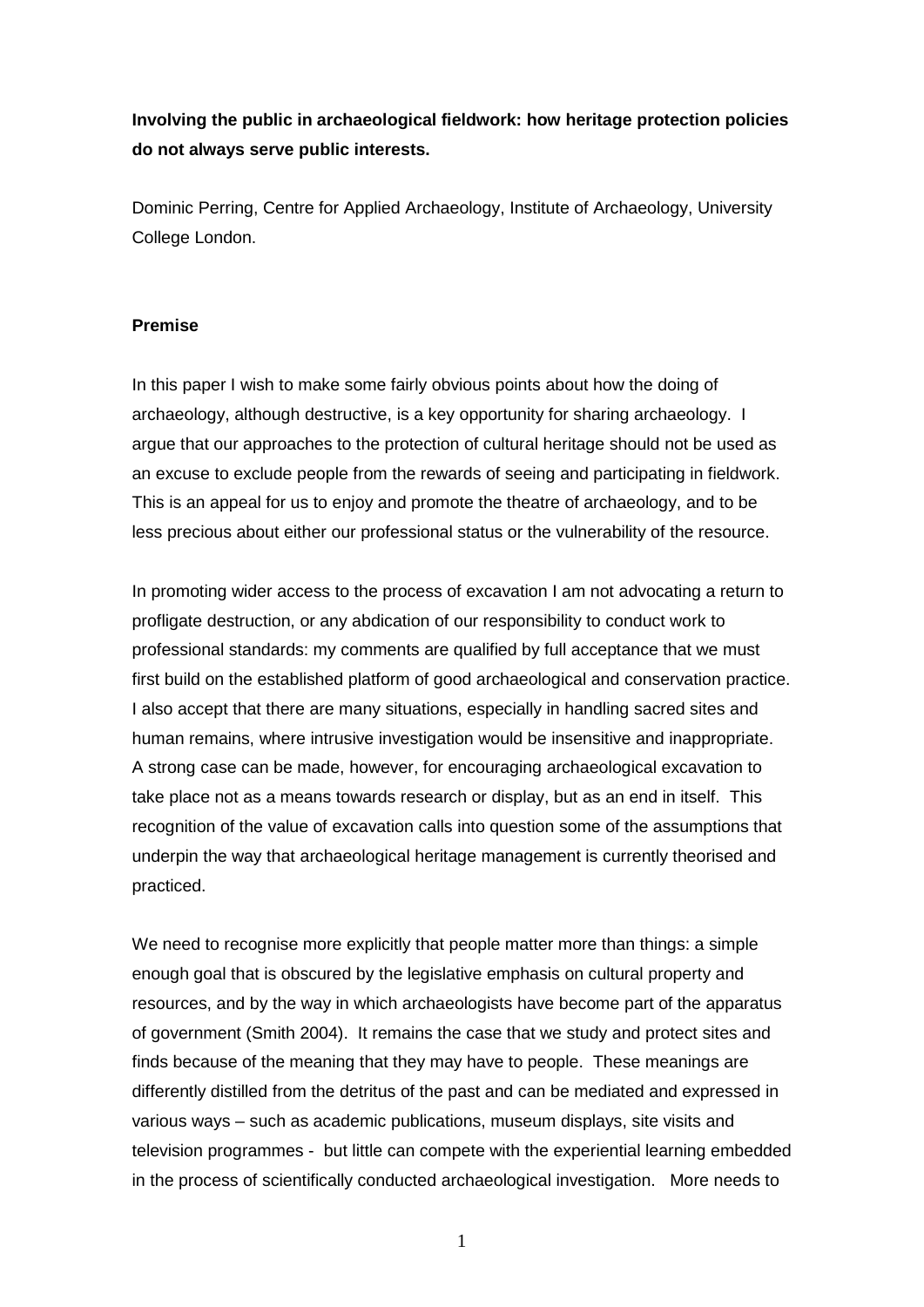be done to promote and extend opportunities for the public to visit and participate in such excavations.

## **Visitors unwelcome**

Like most of my colleagues in British archaeology I have spent most of my career dealing with the conflicts that arise when modern needs threaten archaeological remains. We study the historic landscape in order to better protect our cultural heritage, or – where we can not find ways of doing so – in order to rescue what we can in advance of construction (see Matsuda this volume for a description of a similar state of affairs within Japanese archaeology). Most archaeological work in the UK takes place on behalf of construction companies before roads and houses are built, and the purpose of the work is to either reshape construction proposals in such a way that archaeological sites can be left unharmed or to salvage evidence by undertaking archaeological excavations. This is the discipline most often referred to as Cultural Resource Management, where the stated goal is conservation and where excavation is considered a second-best option: a way of mitigating the destructive consequences of development (Neumann and Sanford 2001). Since construction companies are responsible for causing the threat to the archaeological remains, it is they who are usually charged with finding the time and money to allow for archaeological studies and investigations deemed necessary by public authorities. Heritage professionals working for national or local government may guide the process, but the archaeologists undertaking the works are liable to find themselves working for the developer either directly (under contract) or indirectly (through agreements mediated in the public sector). These procedures have contributed to the growth of a successful business resulting in the discovery, investigation and conservation of many otherwise threatened sites, but they do not always cater for wider public interests.

One of the consequences of the close relationship that has been forged between the construction industry and archaeologists is that it militates against sharing archaeology beyond the narrow confines of the professional sector. There are several reasons why this is the case. Archaeologists involved in Cultural Resource Management are employed to provide expert advice to planners and builders. They have become adept at communicating with these professional colleagues and clients, but this is often at the cost of addressing the interests of other audiences. The technical and legalistic nature of the dialogue between archaeological experts and their clients in the building industry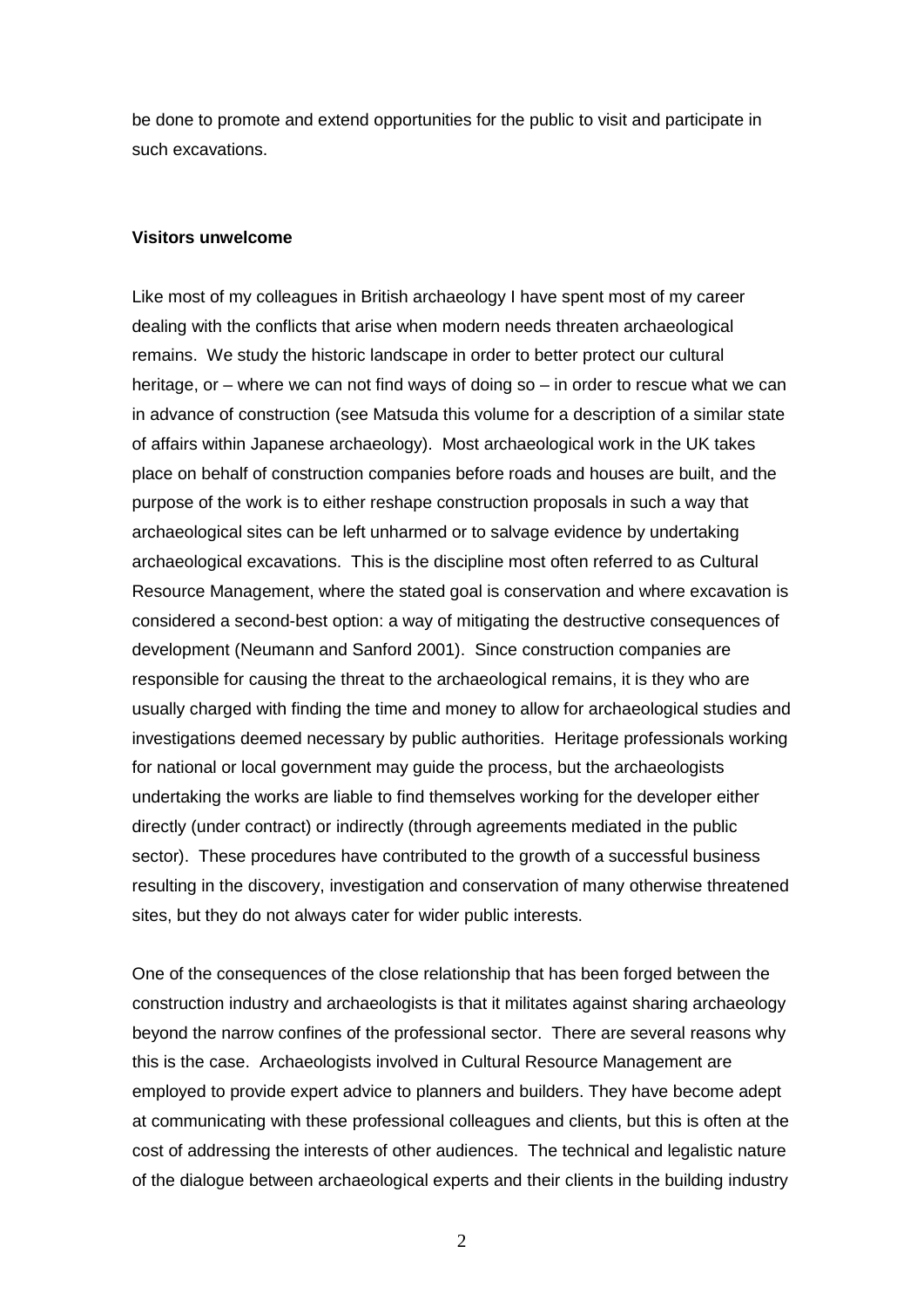and government officials is exclusionary and off-putting to outsiders. These problems can be exacerbated by the bureaucratic nature of consultation procedures (Gallivan and Moretti-Langholtz 2007). The brisk process of exploratory mapping that takes places in programmes of impact assessment means that archaeological features may be exposed for no more than a few hours before reburial, leaving no window of opportunity in which local interest can be engaged. Where important discoveries are made the preferred option is usually to isolate, bury and protect the archaeological remains, rather than to leave them vulnerably exposed. Where conservation is not feasible further excavations may take place, but these usually happen on building sites that are closed to the general public on grounds of safety and security. On many projects archaeologists are only permitted onto site after extensive formal induction into the procedural safety regimes of the construction company, and access is denied to all but essential workers. These considerations mean that there is often little opportunity for the wider public to see what is going on, let alone participate.

This alienation of local communities is not always the accidental consequence of hostile working conditions. New construction projects are often unwelcome and put developers into direct conflict with local communities. One scheme on which I am presently working involves the construction of a large sewage plant. Local residents recognise the need for such a scheme, but would rather it were located somewhere further from where they live. Archaeological finds that come to light on this project will gain an exaggerated status and importance. Local residents would welcome any new discoveries that might be deployed to delay or prevent the construction of the sewage farm, and popular attachment to the archaeological past is a convenient vehicle for objection to change. The risk of public protest encourages developers to control flows of information and to limit access to areas of investigation. Archaeologists are frequently complicit in this process, reluctant to be drawn into heated arguments that they fear may misrepresent the scientific evidence and promote economically unsustainable schemes for display and presentation, preferring to advise their clients privately on how best to study or protect the remains uncovered. These tensions were played out in the excavation and exhumation of the Prestwich Street cemetery in Cape Town: where archaeologists found themselves aligned with developers in resisting the pressures of a local opposition that wished to halt construction and memorialise an early colonial cemetery (Shepherd 2007). In his critical review of the limitations of cultural resource management archaeology in South Africa Shepherd describes the failure of professional archaeologists to engage with community interests. London's archaeological *cause celebre* came when the discovery of the foundations of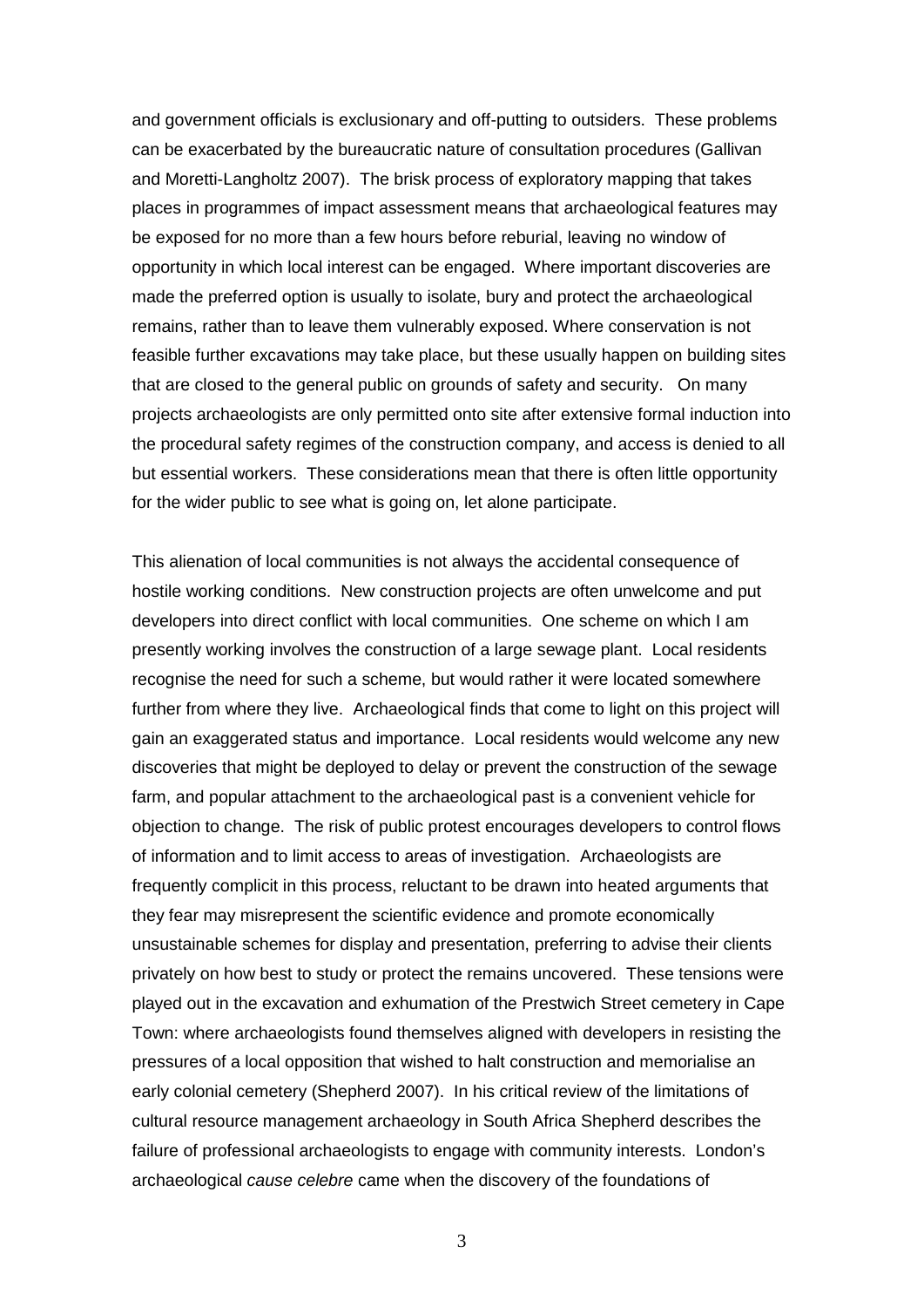Shakespeare's Rose Theatre during excavations in advance of office building in 1989 resulted in enthusiastic calls for the further study and public display of this iconic site. These calls were not heeded by most of the archaeologists involved in the scheme, who instead assisted the developer in coming up with a revised foundation design that allowed for the reburial of the interesting remains (Miles and Brindle 2005). Subsequent attempts to put the remains on public display have foundered on problems of cost. In managing archaeological sites the easiest and cheapest option is usually to avoid the more sensitive remains and leave them buried, total archaeological excavation is more expensive but can open up sites to profitable redevelopment, whilst conservation and display is usually the most costly and least sustainable solution.

Archaeologists working in Cultural Resource Management are in an invidious position. Our profession has gained in status and influence because of its ability to find solutions to problems that allow builders to build without causing undue harm to the archaeological resource. We find ourselves in the business of pragmatically mitigating impacts, not quixotically championing resistance to change. The burials at Prestwich Street were found and exhumed, and the remains of the Rose Theatre were conserved *in situ* beneath a new building – in both cases cultural resources were managed in accordance with professional codes of practice - whilst profitable new developments took place against the wishes of objectors and leaving little evident legacy. The fear of many professionals is that if we can not find workable solutions to the problems of our clients in the construction industry, then we will return to a situation where archaeological sites that stand in the way of development are destroyed without record. This is what happened before the practices of cultural resource management became embedded in planning legislation and still happens in many places where these practices have not been adopted. This worry introduces an understandable degree of hesitancy in the relationship between archaeological practitioners and local communities. Our interests are not aligned.

These problems are most acute in cultural resource management projects. Research and training excavations undertaken by universities and research institutions are less evidently compromised by the partisan involvement in the process of modernisation described above, but can be insensitive to local interests and concerns for different reasons. Many archaeological missions are conceived and implemented with little direct reference to the concerns of the communities where the work is scheduled to take place. This has been a recurring problem in the colonial and neo-colonial explorations of western universities working in former colonies, and in the relationship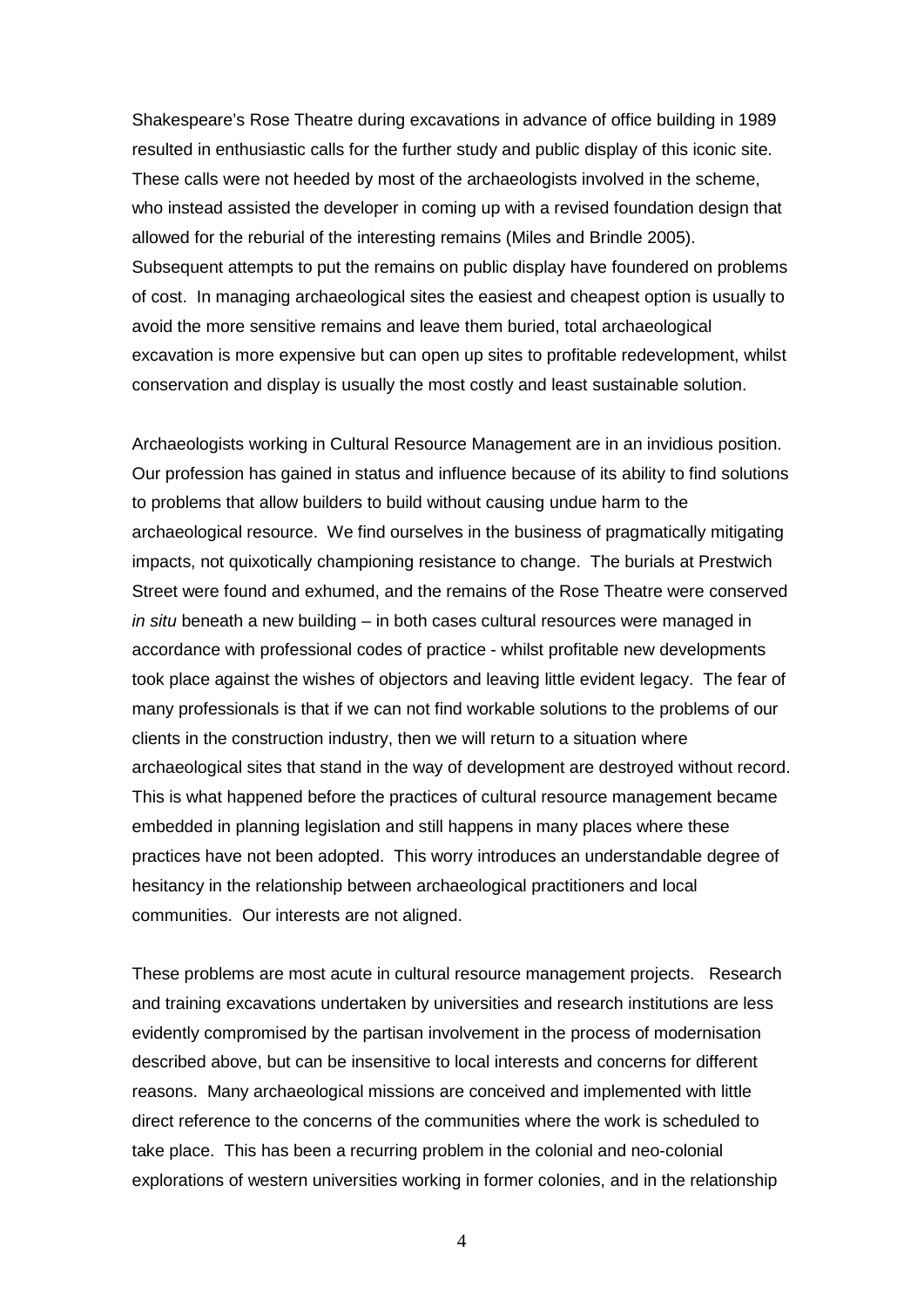between academic establishment and indigenous societies (Nicholas and Hollowell 2007; Bernbeck and Pollock 2007b). Here the problems derive from different world visions and different ideas about the purpose of exploration and its impact on the explored, compounded by the essential inequality within power relations. These problems are particularly acute in situations where exaggerated wealth inequalities contribute to social and cultural barriers between the educated middle classes involved in archaeological research (public officials, university professors and students) and the disadvantaged communities who occupy the sites where excavations are planned. They also come to the fore in situations where archaeology has been pressed into the service of nation building in states that have lost the confidence of their citizens. The sad situation of archaeological looting and destruction in Iraq can in part be seen to follow from a local perception that archaeological sites are the property of the state and not of the people, and are legitimate targets for robbing in a state that stole from its citizens.

Often enough the main problem in engaging with local communities is a lack of adequate preparation, and of a shortage of time and resources to establish the complicated lines of communication that will put archaeologists in touch with other concerns and interests. This is a problem of the way in which archaeological fieldwork is funded, planned and organised and in the academic and teaching priorities of such exercises.

## **In defence of digging**

Archaeology used to be dominated by the business of digging, and most people outside of the profession still see us excavators first and foremost. Over the last halfcentury, however, we have become increasingly concerned with attempts to conserve and manage sites and finds (Lowenthal 1990; Smith 2008, 65). Presumptions in favour of conserving archaeological remains *in situ* for future generations are widely embedded within national antiquities and planning law (as in the UK by Planning Policy Guidance note 16). The same ideas are incorporated within a variety of international charters such as those of UNESCO and ICOMOS. Archaeologists have therefore recast themselves as stewards of heritage resources that need to be protected for future generations. Our opportunities to engage communities in the act of excavation are limited by the way in which we have embraced the rhetoric and philosophy of conservation. We excavate as a last resort, and on sites that are just not quite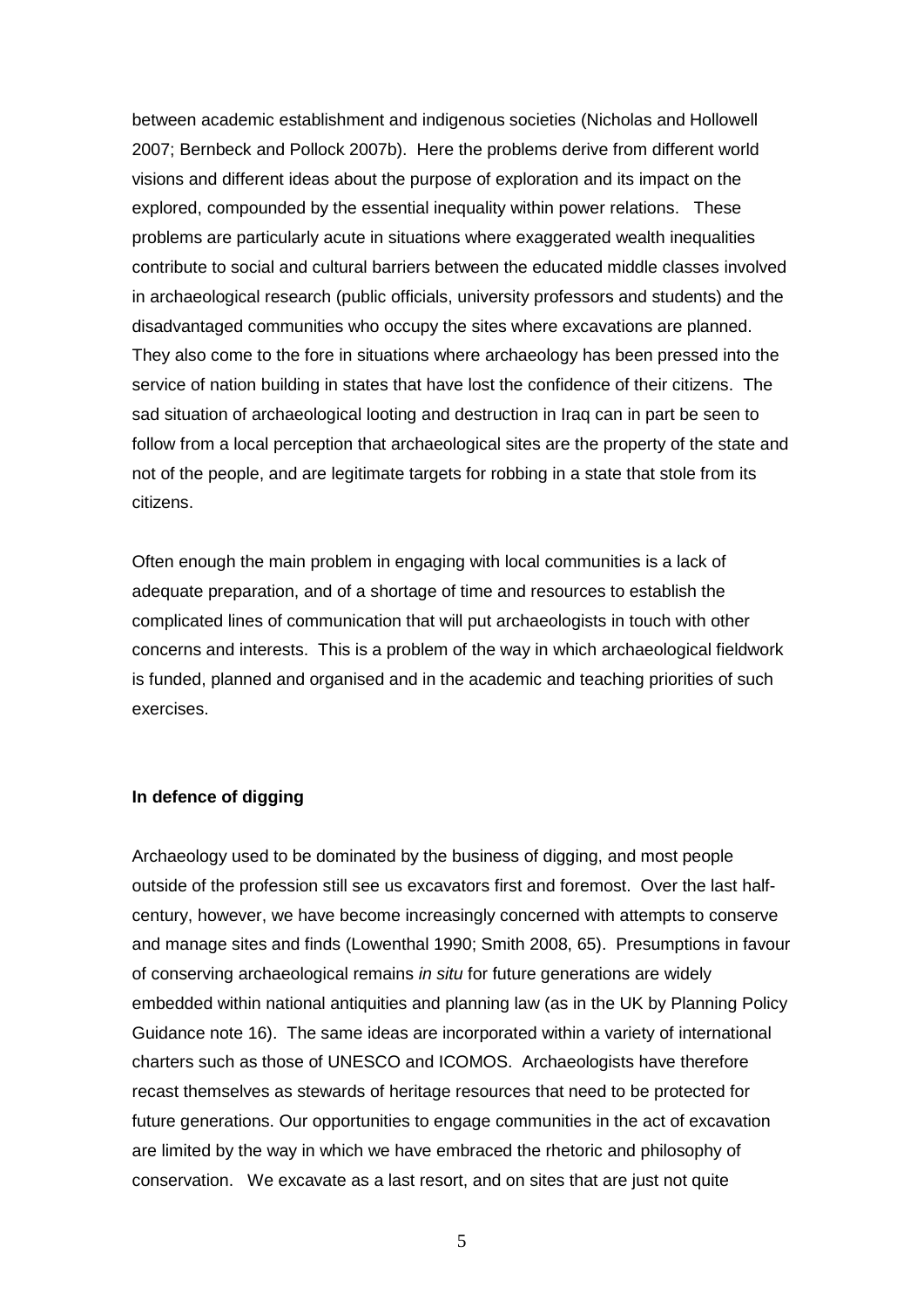important enough to warrant protection. If the emphasis is on conservation how, then, can we justify destructive fieldwork? When does the future, for which the archaeology is being protected, become the present?

The most commonly presented justification for fieldwork is to permit academic research, where excavations are undertaken in the quest for more complex interpretations and understandings of past society, or to improve our understanding of the survival and extent or archaeological sites and deposits in order to better protect and manage them. This approach is enshrined in Article 5 of the ICOMOS Charter for the protection and management of the archaeological heritage (1990) which states:

"*As excavation always implies the necessity of making a selection of evidence to be documented and preserved at the cost of losing other information and possibly even the total destruction of the monument, a decision to excavate should only be taken after thorough consideration. Excavation should be carried out on sites and monuments threatened by development, land-use change, looting, or natural deterioration. In exceptional cases, unthreatened sites may be excavated to elucidate research problems or to interpret them more effectively for the purpose of presenting them to the public. In such cases excavation must be preceded by thorough scientific evaluation of the significance of the site. Excavation should be partial, leaving a portion undisturbed for future research*."

The research and management objectives used to justify such professionally designed exercises in destructive excavation provide a starting point, but have a worryingly narrow focus. The decision making process does not always take into consideration the fact that "*many archaeological sites have associative or educational values in addition to or independent of their research value*" (Lipe 1996, 23). In attempting to protect sites and monuments we are sometimes at risk of forgetting that the very act of excavation has a benefit. The archaeological site is where we discuss and interpret our findings, and where simplistic notions of how the past was constituted are challenged by the complexity of the evidence (Tilley 1989). Our experiences of discovery draw us towards new ways of making sense of both past and present (Shanks 1992). Because of this excavation is a form of theatre, instructive to both performers and audiences. It is the revelatory adventure of discovery, structured by scientific process that both authenticates and ascribes value to the material evidence, which captures attention. Our involvement can change the nature of what it is that we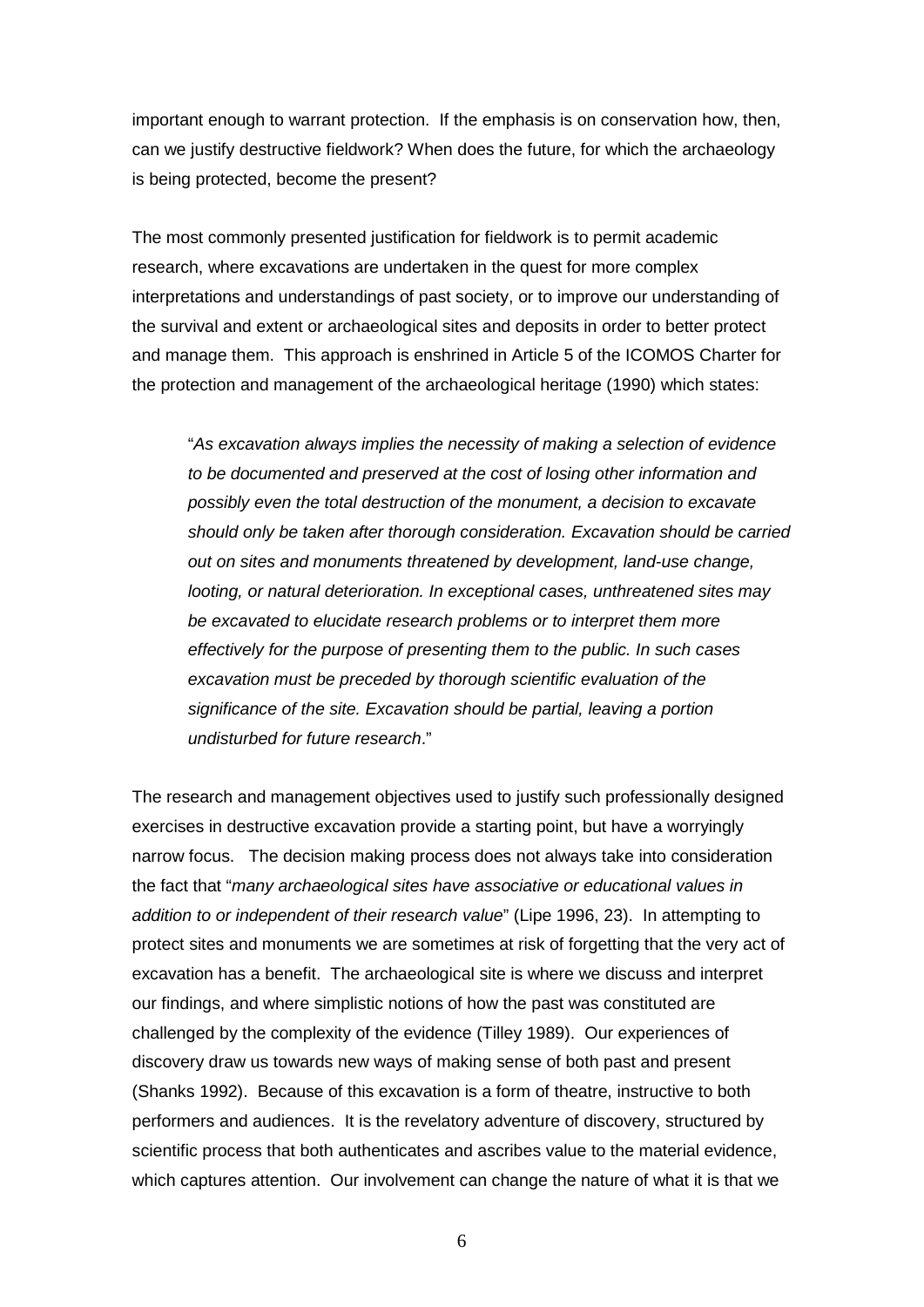deem to be significant and how we value things, where the importance of a site is increased not by abstract values of rarity and condition but by the interactions of people drawn to study and explore it. There is a didactic value to involving communities in such excavations, especially where archaeology can help confront and explore painful or contested pasts. "*Excavation as a central goal and ongoing activity is to be understood in both a metaphorical and literal sense: of excavating in minds, memories and archives as well as in the ground. The disturbing practice of exposing material elements of the past has a corollary in the reevaluation of collective memory through public discourses concerning the work*" (Bernbeck and Pollock 2007a).

It is this experience of field and laboratory research that is important, not the material remains themselves. The act of excavation is a means to constructing the past, and as a consequence it helps create the historic landscape: giving substance to the claim that "*archaeologists do not destroy sites, they create them*" (Frankel 1993). This theme has been explored more thoroughly by Lucas, who sees excavation as representing a process of transformation in which we give new life and new meanings to material remains through the experience of investigation (Lucas 2001). Holtorf goes further in his defence of excavation, and compellingly argues that the process of doing archaeology is more important than its results (Holtorf 2005, 74). He also shows how we have an abundance of material to work with, a body of material which is growing not contracting as we find new ways of finding and creating archaeological value, allowing him to claim that the past can be characterised as a renewable resource (Holtorf 2005, 132). These conclusions suggest that our proper objective should not be to preserve everything, but to find benefit in intrusive fieldwork and other forms of active engagement: '*instead of preserving too much in situ and endlessly accumulating finds and data for an unspecified future, it is more than appropriate to take seriously the challenge of providing experiences of the past that are actually best for our own society now*' (Holtorf 2005, 147-8; with reference also to Leone and Potter 1992 and Tunbridge and Ashworth 1996, 13).

This does not change the need to ensure that we can manage the resource and protect it from ill-considered destruction. Nor does it serve to excuse badly conducted programmes of excavation that add to management problems without advancing research objectives. There is an abiding need to avoid destructive waste and profligacy, but the purpose of doing so is to husband resources so that they can be put to good use. In looking at possible uses of the resource it has to be recognised that only a few sites and finds can usefully be placed on display, or have an evident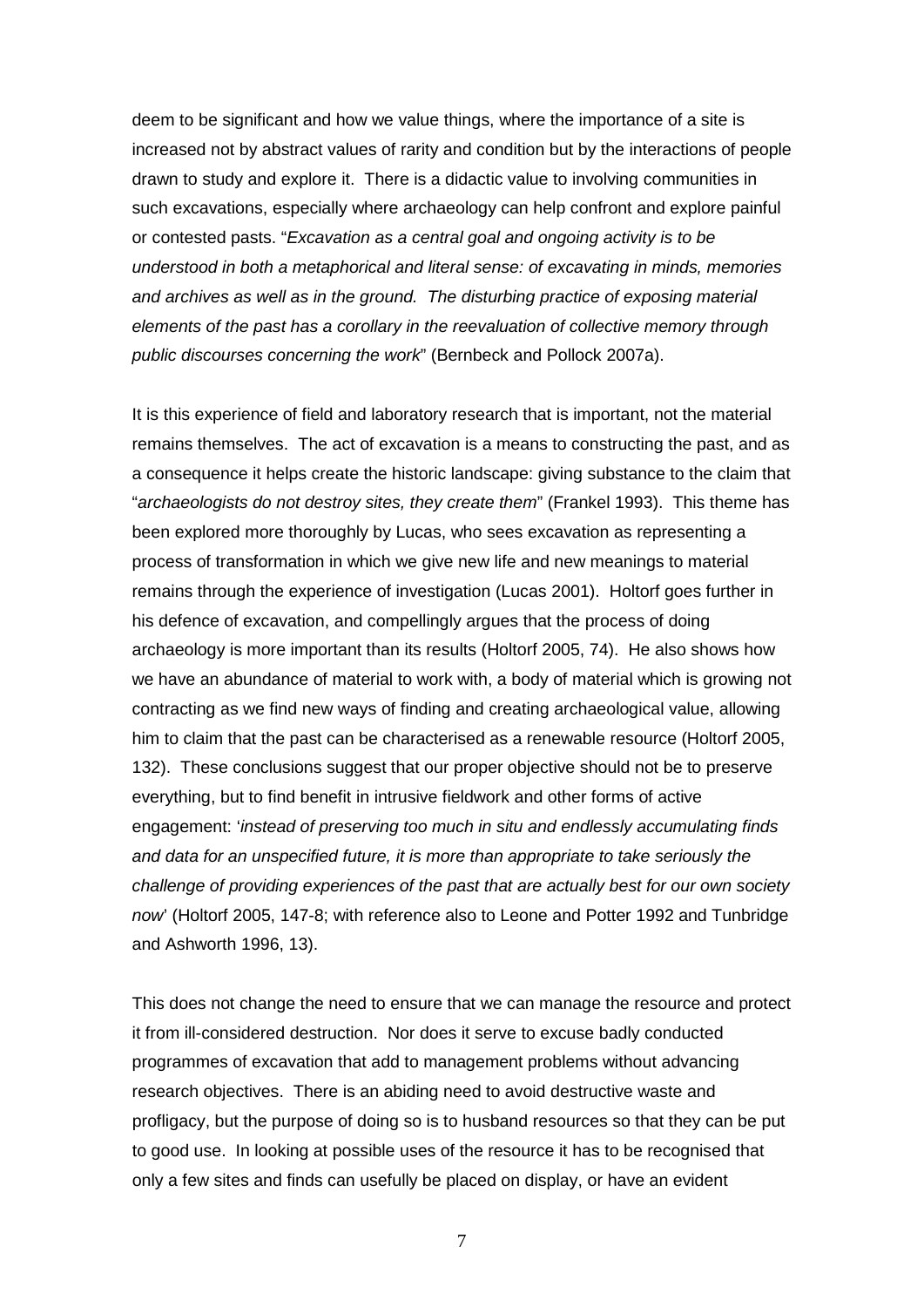contribution to make to the modern landscape. Most archaeological sites remain buried and invisible and only obtain value as places of discovery through the process of excavation. We should, therefore, be giving more of our attention to making sure that the benefits of excavation can be realised. The current emphasis on the research value that such sites might hold, and the consequent importance of creating some form of professional archaeological record that can be used as the basis for academic publication, is unnecessarily limiting. The event of archaeology is an occasion, presenting a sense of drama, and can used as a means of engendering a sense of ownership of the research process by different communities. In dedicating our professional efforts towards managing and protecting archaeological sites, working in consort with developers and planners, we have lost sight of the fact that the main value of the resource is as a venue for activities and learning. In the right circumstances digging should be encouraged, and the experience of digging extended beyond the narrow confines of our profession. Archaeology is too interesting and too important to be left to archaeologists alone.

#### **Widening participation**

Presently there are three main ways in which non-professionals become involved in the process of archaeological discovery: as students on training excavations, as volunteers working to supplement professional provision, or on community archaeology projects set up to involve the wider public in archaeological fieldwork and research. The widespread use of students to support research projects shows that we are both able and willing to work with unskilled staff. The assumption is that academic staff will ensure that students are not entrusted with work beyond their competence, but it remains the case that students are not qualified archaeologists.

Volunteers have also played an important role in archaeological fieldwork, particularly in Britain. Before the second world-war school-children regularly took part in excavations, and this trend was extended by the involvement of local archaeological societies in the rescue excavations that took place in the post-war redevelopment of cities such as London, Southampton and Canterbury. Local societies were particularly active in weekend working where they could take charge of fieldwork projects and conduct independent research into local history and topography, but the emerging professional teams also drew heavily on volunteers in a support capacity. Because of this the 1960s and 1970s represented something a high-water mark in public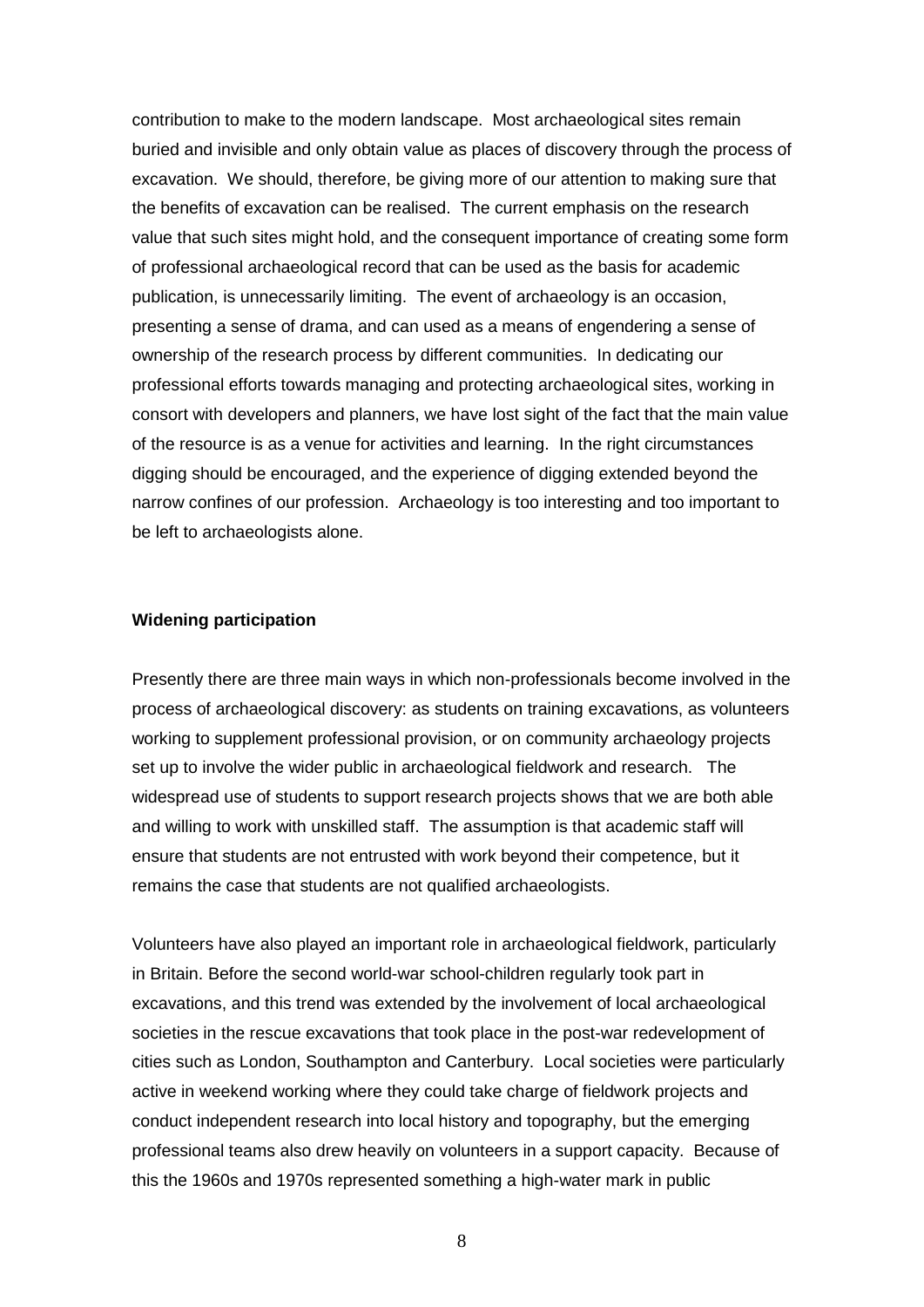participation in fieldwork in the UK. This period also witnessed many of the methodological and theoretical developments that underpin contemporary fieldwork practice. The constructive dialogue achieved between the different communities drawn to the larger projects of the time gave impetus to a burgeoning profession.

Heritage professionals have subsequently taken greater control of access to both the resource and the research process, reducing opportunities for non-professionals to work in the field (Merriman 2002, 550). I have already touched on some of the reasons for this above. The widespread adoption of competitive tendering, where developers and construction companies can chose between archaeological contractors on the basis of cost (amongst other considerations), has necessarily been accompanied by a stronger and more restrictive regulatory regime. Attention has necessarily been given to the issue of how to make sure that archaeological works are undertaken by people who understand what they are doing, and will not sacrifice quality in pursuit of profit. This is the chief purpose of Article 5 of the Valetta Convention where the signatory nations undertake *'to ensure that excavations and other potentially destructive techniques are carried out only by qualified, specially authorised persons*' (Council of Europe 1992, article 5Ii). These procedures do not need to exclude non-professionals, since are different routes to obtaining qualifications and qualified teams can include unqualified personnel. In many situations, however, procedures exist that restrict involvement to a select minority of the professional establishment.

Archaeology has long been rife with ontological and territorial jealousies that make it difficult for new researchers to start investigations into landscapes that have already been marked as the intellectual domain of more established academics. Licensing systems and requirements to obtain excavation permits, as enshrined in some national legislation, can be used to exclude all but a privileged few from the field of excavation. Even where this is not official policy the archaeological companies involved in competitive tendering look to the regulatory authorities (local and national government) and the professional establishment to establish a 'level playing field' so that unscrupulous companies can not put profits ahead of quality and rely on under-trained and inexperienced staff. It has therefore become difficult to use volunteers on fieldwork projects without falling foul of agreed commitments to use professional staff to meet professional standards. At the same time the greater reliance on employed staff has made it difficult to keep archaeological projects open at weekends and in holidays without costly overtime arrangements, whilst project budgets do not include allowance for using professional staff to guide the inexperienced. A declining will and capacity to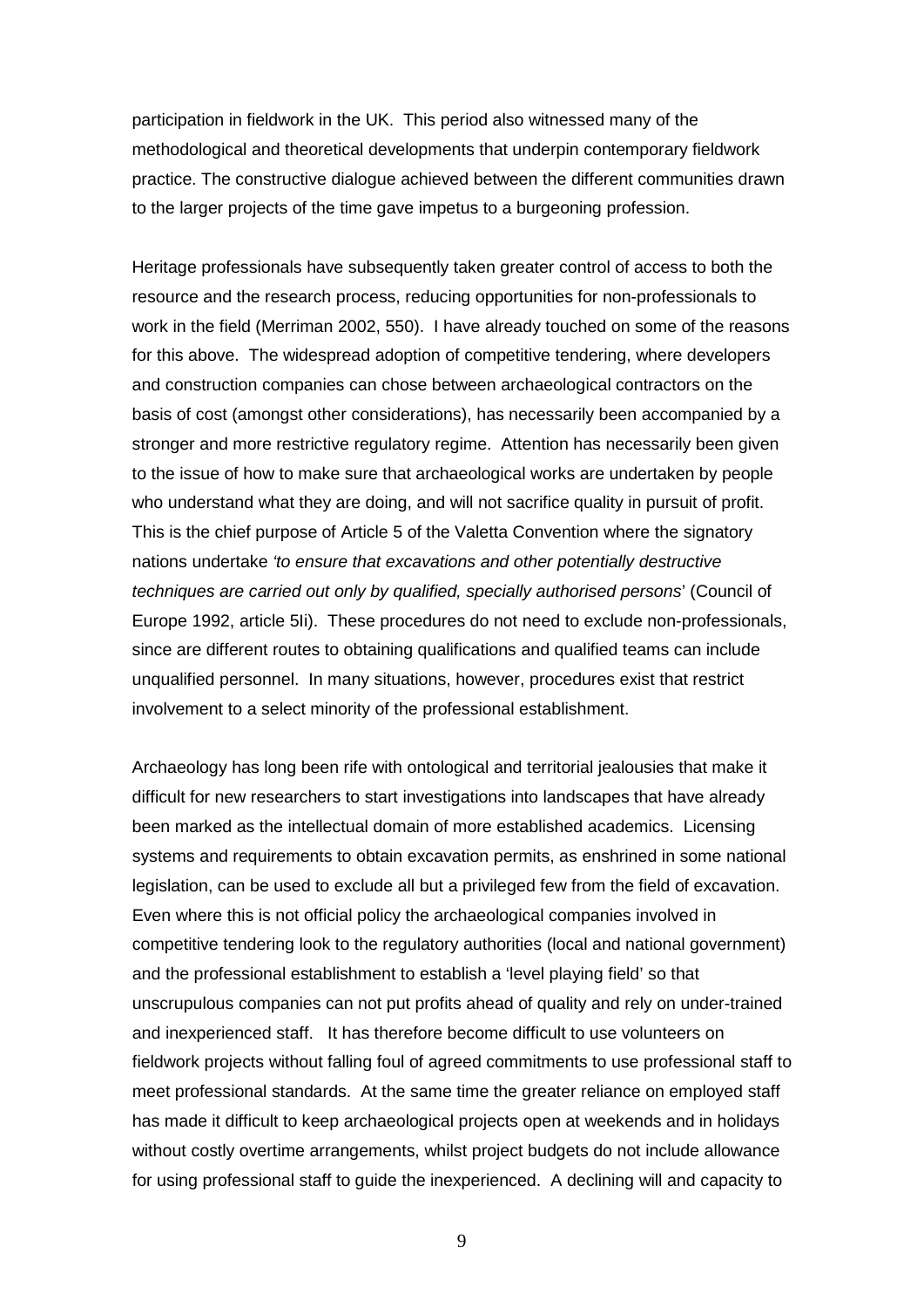accommodate, fund and supervise volunteers has been accompanied by a decline in the numbers of people interested in volunteering for archaeological excavations, such that a recent survey of volunteering in the cultural heritage sector did not see the need to mention archaeology at all (Gibbs 2008). The value of volunteering in archaeology has diminished in the face of a perception that the professional sector can manage things alone.

Community archaeology projects now provide the main vehicle for non-professional involvement in fieldwork (Marshall 2002). Unlike other attempts to involve wider audiences, which have tended to be project driven and comparatively under-theorised, proponents of community archaeology builds on the concepts of multi-vocality championed within post-processual archaeology (as Hodder 1998). The purpose is to renegotiate relationship between public authority and other communities, especially the indigenous societies of post-colonial nations such as Australia and in the US. In these situations community involvement is also seen as an exercise in empowerment, in which some form of partnership is forged between professionals and the wider public (Simpson and Williams 2008). This has resulted in an increasing focus on the use of archaeology as a tool of civic engagement (Little 2007), where research projects are structured to promote social justice by issue-driven explorations of local and community history. These projects are at their most effective when the communities involved can participate fully in the planning, execution and realisation of project research goals (e.g. Brooks 2007; Gallivan and Moretti-Langholtz 2007). Expert advice remains a necessary and valued component of such projects, not least '*because of the authority of expertise and legitimising power of the institutions within which experts work*' (Smith and Waterton 2009, 117).

One of the reasons why community archaeology is gaining support is because of the emphasis given to social inclusion by government policy (Thomas 2008, 148). This has encouraged public funding for projects designed to engage local audiences in the excavation process, such as that undertaken by the Museum of London at Shoreditch Park in London. In two successive summer seasons (2005-6) more than 700 local people, most of whom were school children, excavated Victorian houses that had been destroyed in the Second World War (Aitken and Simpson 2005; Simpson and Williams 2008, 76-7). Such initiatives are welcome, but it is far from certain that community archaeology is an effective tool in developing social cohesion. This policy appears to build on naïve and uncritical assumptions about the nature of community and the value of heritage (Smith and Waterton 2009, 23). Communities are not homogenous groups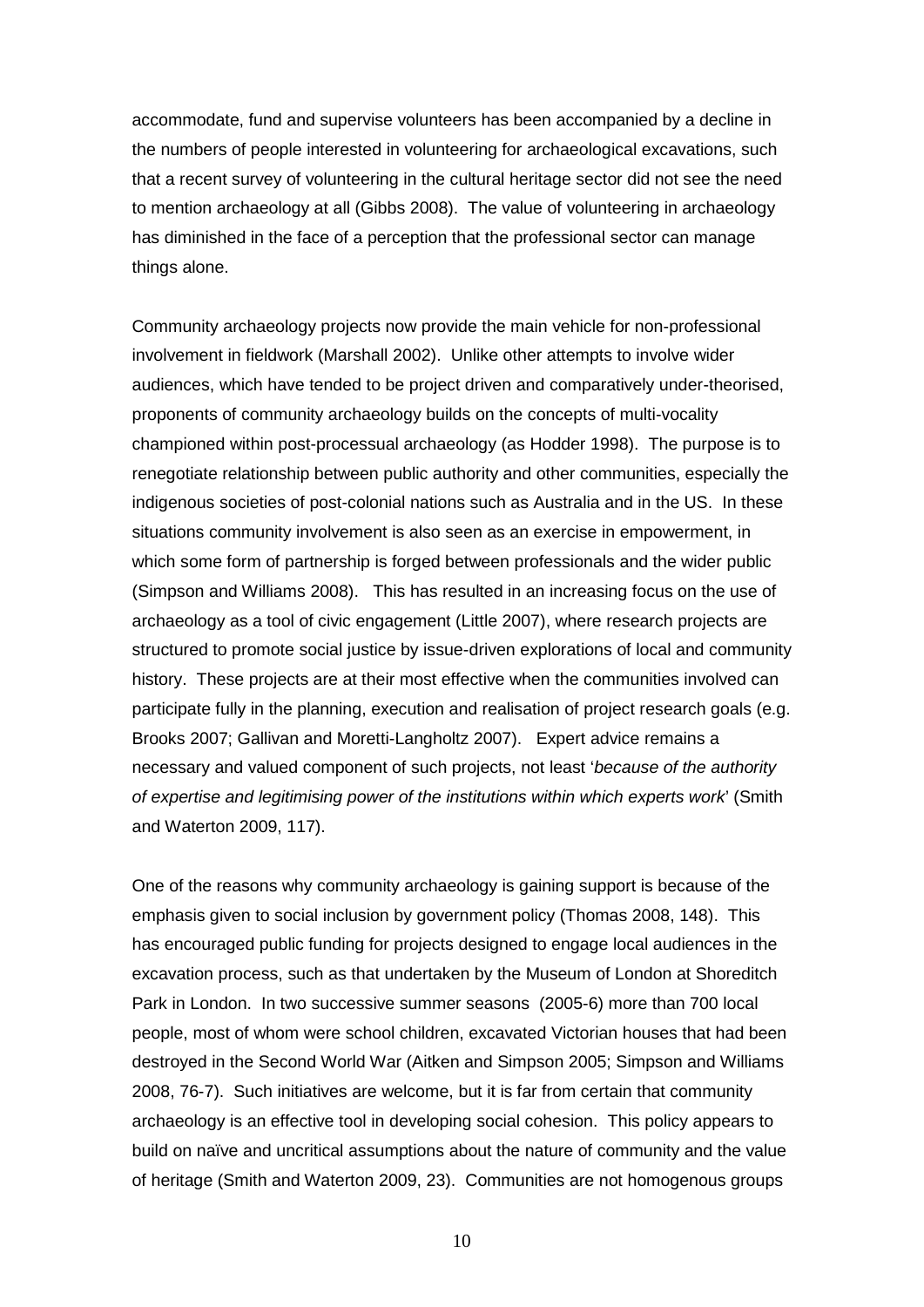of people who live locally with shared ideas about the value and potential of the historic landscape they inhabit. In a recent survey Simpson and Williams (2008) conclude that community archaeology projects in the UK fail to meet public expectations. The excavations were successful, but had only short-lived impact and offered a limited range of experiences of meaningful collaboration with professional archaeologists. Interest soon waned once fieldwork was completed. Brooks (2008, 218) describes more positive outcomes from a project where the relationship between the target community and the archaeological research was more clearly defined. Here too, however, it is not clear that the excavations will offer long-term and sustainable benefits. Most archaeological projects are ephemeral, and offer experiences that are only tangentially relevant to the process of community building.

# **Towards a socially responsible cultural resource management**

A major problem is that community and teaching projects require a significant level of investment and support, but there are limited funds and opportunities for such work. Most archaeological fieldwork is undertaken in the context of cultural resource management projects. This is where opportunities arise, but where we struggle to adequately realise the social benefits of the archaeological resource. We need to rethink the way in which we organise and undertake such work, in order to widen opportunities for involvement and to draw on lessons learnt from the more successful community archaeology projects.

Archaeologists involved in heritage protection need to take account of the social and economic impact of their work. Cultural resource management is generally structured by the policies and procedures of 'Environmental Impact Assessment' (Glasson *et al* 2005), which require developers and their professional advisors to identify and mitigate adverse impacts on the environment. The legal emphasis on assessing material impacts has inevitably biased work towards protecting material remains, without adequately addressing the social consequences of the conservation policies adopted. We need to give equal consideration to the impacts of our work on the different communities and stakeholders involved, with an emphasis that moves beyond mitigation to considering enhancement. One route to achieving this would be through the more widespread use of Social Impact Assessments, and their integration with Environmental Impact Assessments (ICPGSIA 2003). Organisations are increasingly expected to take responsibility for the impact of their work on both society and the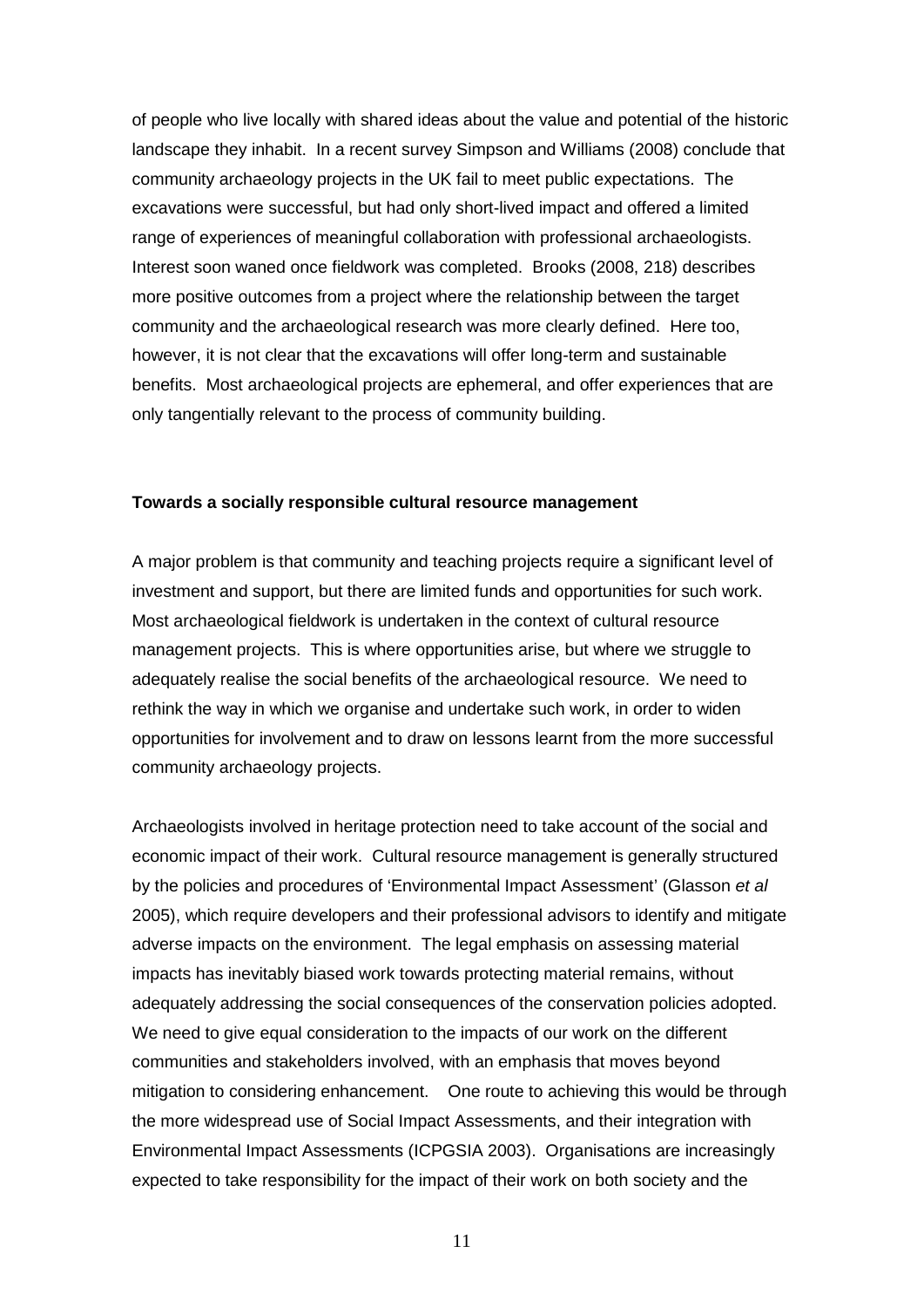environment and new mechanisms and procedures have been introduced to this end (Partridge *et al* 2005). New emphasis is being given to social responsibility, engagement with stakeholders, and principles of accountability. A key feature of these new procedures is the stakeholder engagement plan, which builds on understanding and mapping the interests of different communities and stakeholders (International Finance Corporation 2007, 168). These procedures are largely concerned with managing negative impacts in order to drive forward projects that are liable to be opposed, and it remains to be seen if they will have any meaningful impact on the practice of cultural resource management. They do, however, represent an opportunity for re-thinking the purpose of heritage protection policies within the context of identifying social benefit. Stakeholder engagement plans may be used to ensure that community participation is made an integral part of the archaeological studies and rescue excavations designed to mitigate development impacts on the historic environment. Archaeologists able to engage effectively with stakeholders may find themselves better placed to meet commercial requirements (International Finance Corporation 2007, 138). These concerns are not exclusively commercial. UK Research Councils are now interested in seeing impact summaries that explain how research output will contribute to enhancing the quality of life, health and creative output.

There are many pragmatic and practical reasons why many archaeological projects will be conducted with minimal public participation, and there are difficulties to resolve in shifting our emphasis away from environmental conservation and onto social engagement. This is, however, a proper objective in some instances. In order to decide whether or not excavation is an appropriate strategy we need to make judgements about relative values. All excavations should be structured to form part of a research cycle, and be driven by intelligent questions ambitiously asked. The goal must be to get the best value from the resource, recognising and protecting the unique. Our approaches have to be sustainable, and balanced by an awareness of the full cost implications of the archaeological process (which includes the need to conserve and store sites and finds, as well as publish and disseminate our results). These approaches need to build on what we have learnt from our engagement with community archaeology, draw on the best of research driven field methodology, but be realised within the world of cultural resource management.

# **Bibliography**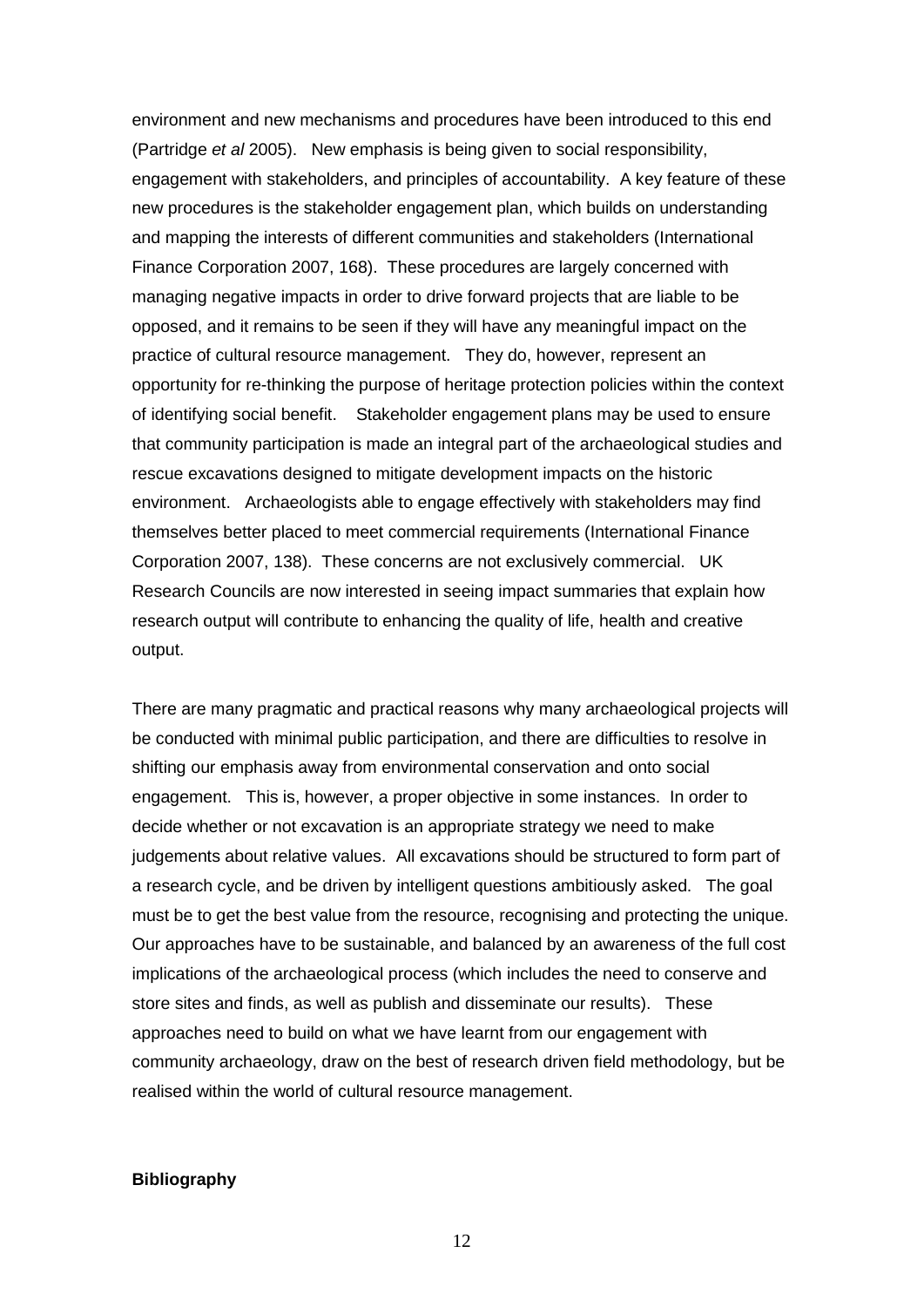Aitken, R, and Simpson, F, 2005 Shoreditch Park Community Excavation, in *MOLAS 2005: annual report* (ed T Nixon), Museum of London, London

Bernbeck, R, and Pollock, S, 2007a "Grabe, wo du stehst!" An archaeology of perpetrators, in *Archaeology and Capitalism* (eds Y Hamilakis and P Duke), Left Coast Press, Walnut Creek CA, 217-233

----- 2007b The political economy of archaeological practice and the production of heritage in the Middle East, in *A companion to social archaeology* (eds L Meskell and RW Preucel), Blackwell Publishing, Oxford, 335-352

Brooks, M, 2007 Reconnecting the present with its past: the Doukhobar pit house public archaeology project, in *Archaeology as a tool of Civic Engagement* (eds B Little and PA Shackel), AltaMira Press, Plymouth, 203-222

Council of Europe, 1992 *European Convention on the Protection of the Archaeological Heritage (Revised),* Valletta

Frankel, D, 1993 The excavator: creator or destroyer? *Antiquity* 67, 875-77

Gallivan MD, and Moretti-Langholtz, D, 2007 Civic engagement at Werewocomoco: reasserting native narratives from a Powhatan place of power, in *Archaeology as a tool of Civic Engagement* (eds B Little and PA Shackel), Altamira, Plymouth, 47-66

Gibbs, K, 2008 Volunteering in Museums and Cultural Heritage in the UK, in *Volunteering in Museums and Cultural Heritage: A European Overview* (eds K Gibbs and M Sani), Research Report by the European project Volunteers for Cultural Heritage, 45-60

Glasson, J, Therivel, R, and Chadwick A, 2005 *Introduction to Environmental Impact Assessment*, Routledge, London

Hamilakis, Y, 2007 From Ethics to Politics, in *Archaeology and Capitalism* (eds Y Hamilakis and P Duke), Left Coast Press, Walnut Creek CA, 15-41

Hodder, I, 1998 The past as passion and play: Çatalhöyük as a site of conflict in the construction of multiple pasts, in *Archaeology under fire: nationalism, politics and*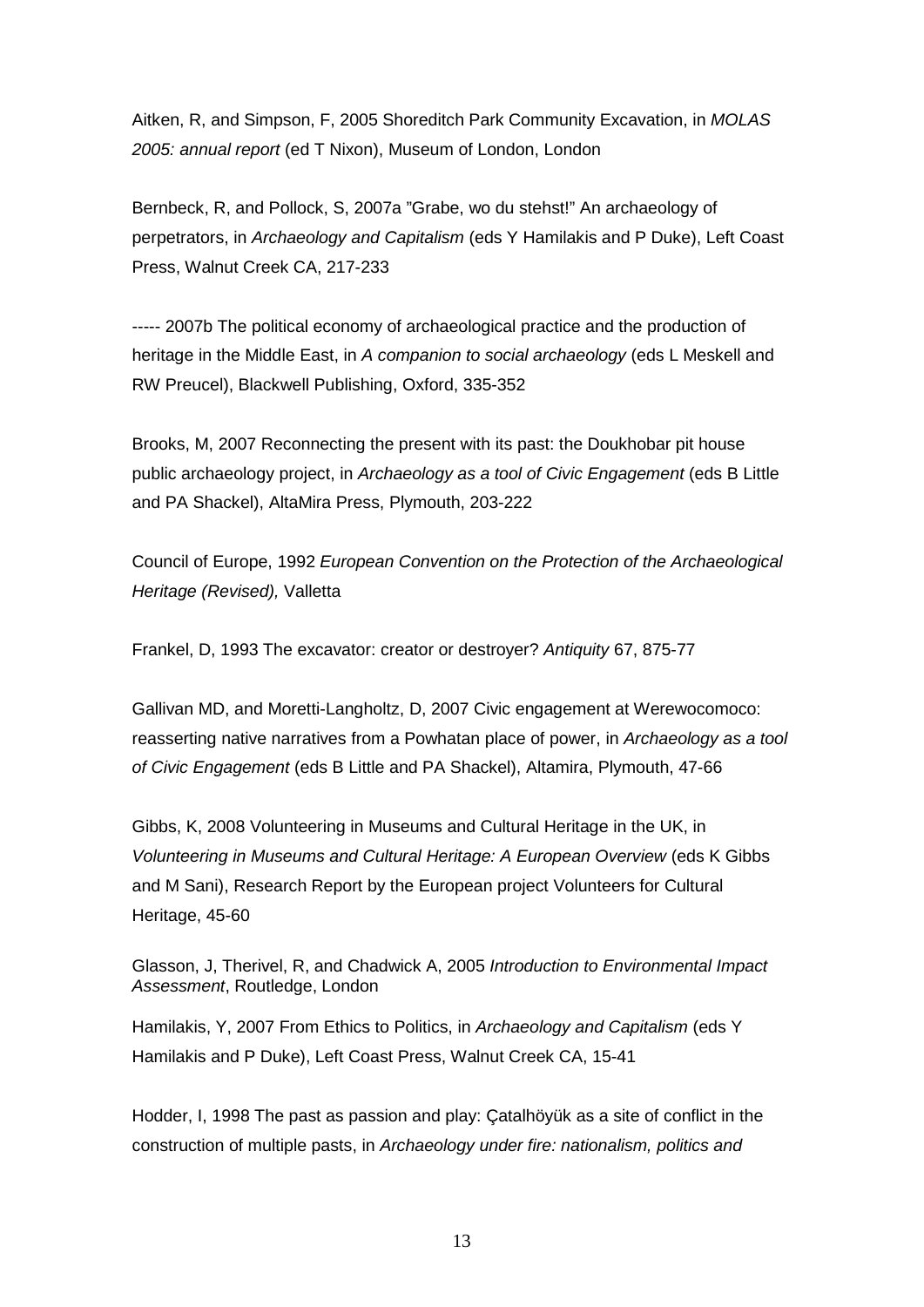*heritage in the Eastern Mediterranean and Middle East* (ed L Meskell), Routledge, London & New York, 124-139

Holtorf, C, 2005 *From Stonehenge to Las Vegas: archaeology as popular culture*, Altamira, Walnut Creek CA

ICOMOS 1990 *Charter for the Protection and Management of the Archaeological Heritage*, Lausanne

ICPGSIA (the International Committee on Principles and Guidelines for Social Impact Assessment) 2003 Principles and guidelines for social impact assessment in the USA, in *Impact Assessment and Project Appraisal* 21 (3), 231-250.

International Finance Corporation, 2007 *Stakeholder Engagement: A Good Practice Handbook for Companies Doing Business in Emerging Markets*, International Finance Corporation, Washington DC

Leone, M, and Potter P, 1992 Legitimation and the classification of archaeological sites, *American Antiquity* 57, 137-45

Lipe, WD, 1996 In defence of digging. Archaeological preservation as a means, not an end, *Cultural Resources Management* 19(7)**,** 23-27

Little, BJ, 2007 Archaeology and Civic Engagement, in *Archaeology as a tool of Civic Engagement* (eds B Little and PA Shackel), Altamira, Plymouth, 1-22

Lucas, G, 2001 Excavation and the Rhetoric of destruction, *Norwegian Archaeological Review* 34.1, 35-46

Marshall, Y, 2002 What is community archaeology?, in *World Archaeology* 34 (2), 211- 19

Merriman, N, 2002 Archaeology, heritage and interpretation, in Archaeology: the Widening Debate (eds B Cunliffe, W Davies, and C Renfrew), Oxford University Press, Oxford, 541-66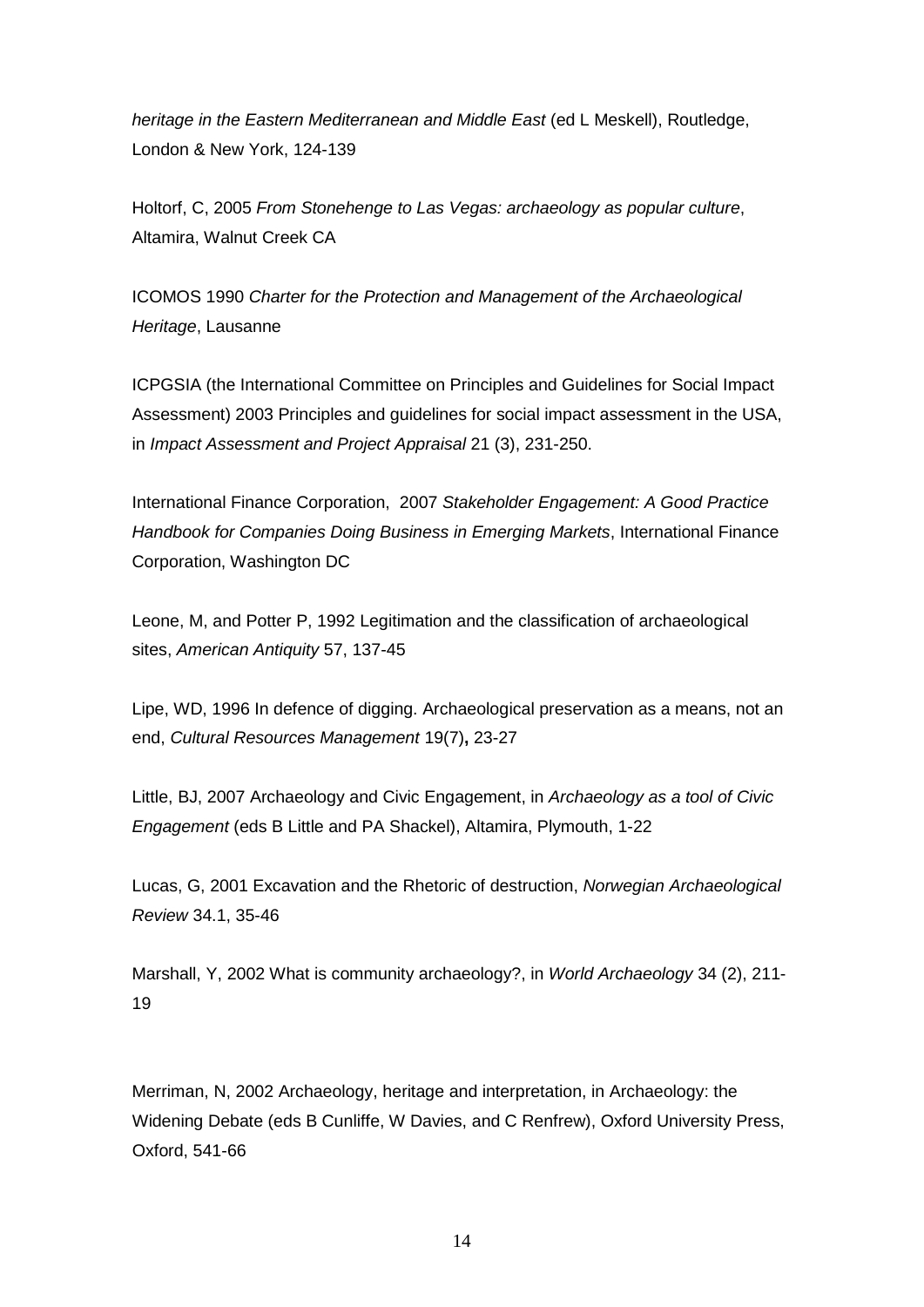Miles, D, and Brindle, S, 2005 Case Study: The Rose Theatre, Bankside, London. "Display and conservation", *Urban Pasts and Urban Futures: Bringing Urban Archaeology to Life. Enhancing Urban Archaeological Remains*, International and Interdisciplinary Symposium – APPEAR, European Union, 41-6

Nicholas, G, and Hollowell J, 2007 Ethical Challenges to a Postcolonial Archaeology: The Legacy of Scientific Colonialism, in *Archaeology and Capitalism* (eds Y Hamilakis and P Duke), Left Coast Press, Walnut Creek CA, 59-82

Neumann T W and Sanford R M, 2001 *Cultural Resources Archaeology*, Altamira, Walnut Creek CA

Partridge, K, Jackson C, Wheeler D, and Zohar A, 2005 *From words to action. The stakeholder engagement manual. Volume 1: The guide to practitioners' perspectives on stakeholder engagement*, Stakeholder Research Associates, Ontario

Department of the Environment, 1990 *Planning Policy Guidance Note 16: archaeology and planning*, HMSO, London

Shanks, M, 1992 *Experiencing Archaeology*, Routledge, London

Shepherd, N, 2007 What does it mean 'To Give the Past Back to the People'? Archaeology and Ethics in the Postcolony, in *Archaeology and Capitalism* (eds Y Hamilakis and P Duke), Left Coast Press: Walnut Creek CA, 99-114

Simpson, F, and Williams, H, 2008 Evaluating Community Archaeology in the UK, *Public Archaeology* 7.2, 69-90

Smith, L, 2004 *Archaeological Theory and the Politics of Cultural Heritage*, Routledge, London & New York

----- and Waterton E, 2009 *Heritage, Communities and Archaeology*, Duckworth, London